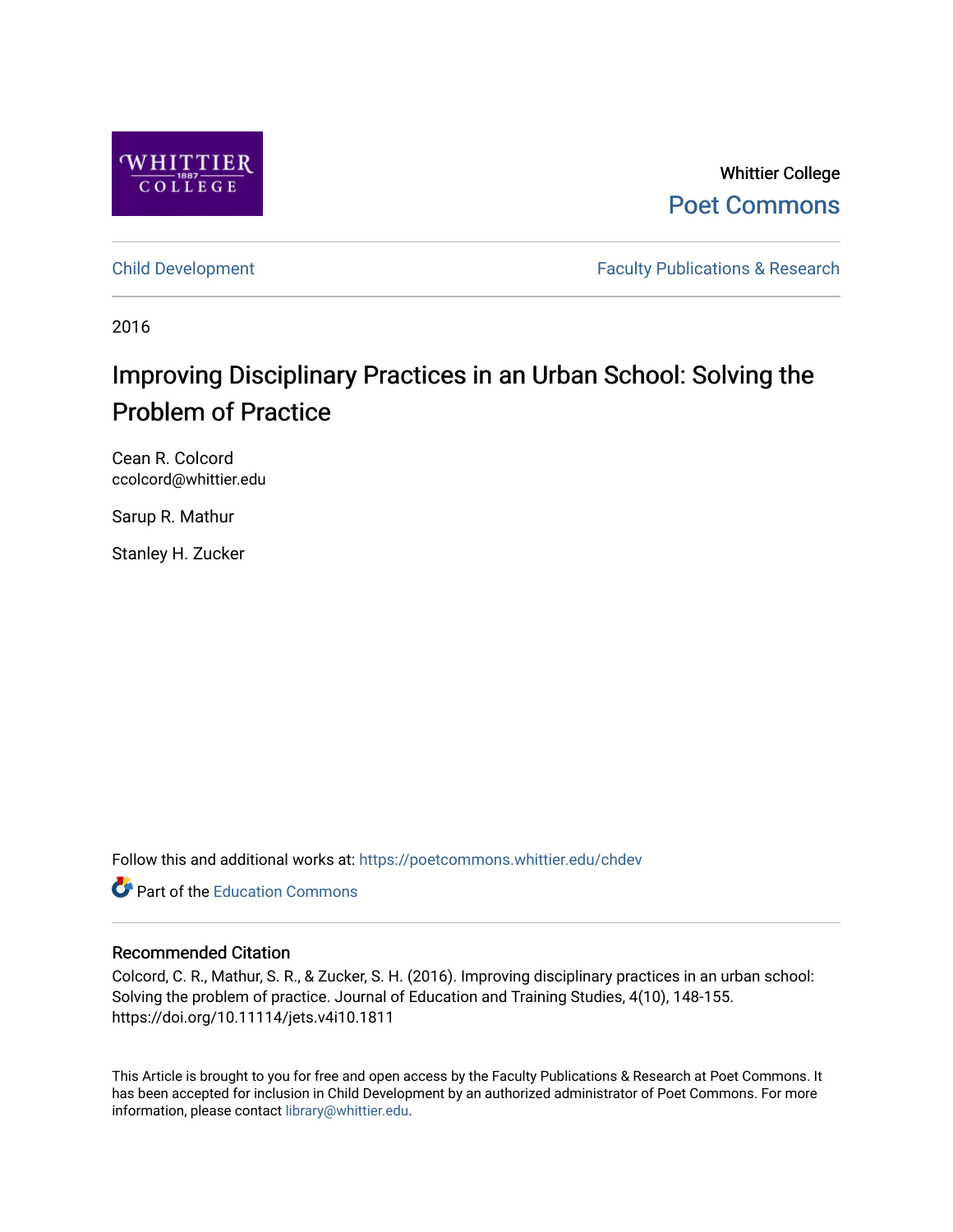

## Improving Disciplinary Practices in an Urban School: Solving the Problem of Practice

Cean R. Colcord<sup>1</sup>, Sarup R. Mathur<sup>2</sup>, Stanley H. Zucker<sup>2</sup>

<sup>1</sup>Department of Education and Child Development, Whittier College, Whittier, CA, USA

<sup>2</sup>Division of Educational Leadership and Innovation, Arizona State University, Tempe, AZ, USA

Correspondence: Sarup R. Mathur, Division of Educational Leadership and Innovation, Arizona State University, Tempe, AZ., 85287, USA.

| Received: August 16, 2016    | Accepted: August 22, 2016                       | Online Published: August 30, 2016 |
|------------------------------|-------------------------------------------------|-----------------------------------|
| doi:10.11114/jets.v4i10.1811 | URL: http://dx.doi.org/10.11114/jets.v4i10.1811 |                                   |

#### **Abstract**

In this article, the authors share a case study of a special educator who worked closely with a leadership team in an urban elementary school to establish universal behavior expectations for all students. The special educator was a behavior coach in the urban elementary school located in a southwestern school of the United States of America. Following an action research framework, the special educator also the lead author worked closely with the leadership team to solve the issue of high office disciplinary referrals (ODRs) for aggressive behaviors. The aggressive behaviors included actions that harm others, such as assault, bullying, hitting, etc. The methodology included the team establishing universal expectations within the school-wide positive behavior supports framework taking into consideration parental feedback and university colleagues' input. To evaluate the effectiveness of universal expectations, the team tracked the number of ODRs for two years. Findings indicate that the adoption of schoolwide behavior expectations resulted in the overall reduction of ODRs by 47% and ODRs for aggressive behaviors reduced by 50% from Year 1 to 2. These findings have implications for educators serving students in urban schools settings.

**Keywords:** parent involvement, universal expectations, office disciplinary referrals, university involvement

#### **1. Understanding the Problem of Practice**

## *1.1 Introduce the Problem*

School success is optimized when supportive environments are established to facilitate student learning and positive behavior. In a positive social climate in schools, students become more engaged in school activities and less engaged in disruptive behaviors (Cardillo, Freiber, & Pickeral, 2013). To help reduce student behavior infractions in urban schools, positive universal expectations for student conduct have been widely used as part of a larger School-wide Positive Behavior Supports (SWPBS) program (Bradshaw, Reinke, Brown, Bevans, & Leaf, 2008). The three tiers of SWPBS have been recognized as a move away from reactive management to establish positive, proactive approaches to discipline and expectations for conduct in the school. SWPBS provides a systemic framework that takes into account the unique make up of a school's student population through the design of universal strategies combined with targeted and responsive individualized strategies for achieving important social and learning outcomes for all students (Lane, Kalberg, & Menzies, 2009).

Within SWPBS frameworks, schools use data to inform decisions and implement interventions for the three tiers. Universal expectations fall under the umbrella of Tier 1 behavior supports, and consist of a set of clear behavior expectations in settings across the school (i.e., cafeteria, classroom, playground, on the school bus, etc.). Typically, schools adopt universal behavior expectations for all students first. These universal expectations are communicated to all of the students through the administration, teachers, and posted reminders throughout the school. The expectations are defined through examples and non-examples, the students practice the expectations, and feedback is given to the students. For example, one expectation could be that students "be safe" in school. The teachers would define what safe looks like in the cafeteria, the bathroom, and in the hallway and would request students to perform according to the expectations. After students demonstrate being safe at school, teachers would reinforce and/or celebrate the student for demonstrating safe behavior. Tiers 2 and 3 target small groups and individual students and provide them with specialized interventions and supports based on their needs. Through this framework students who are faced with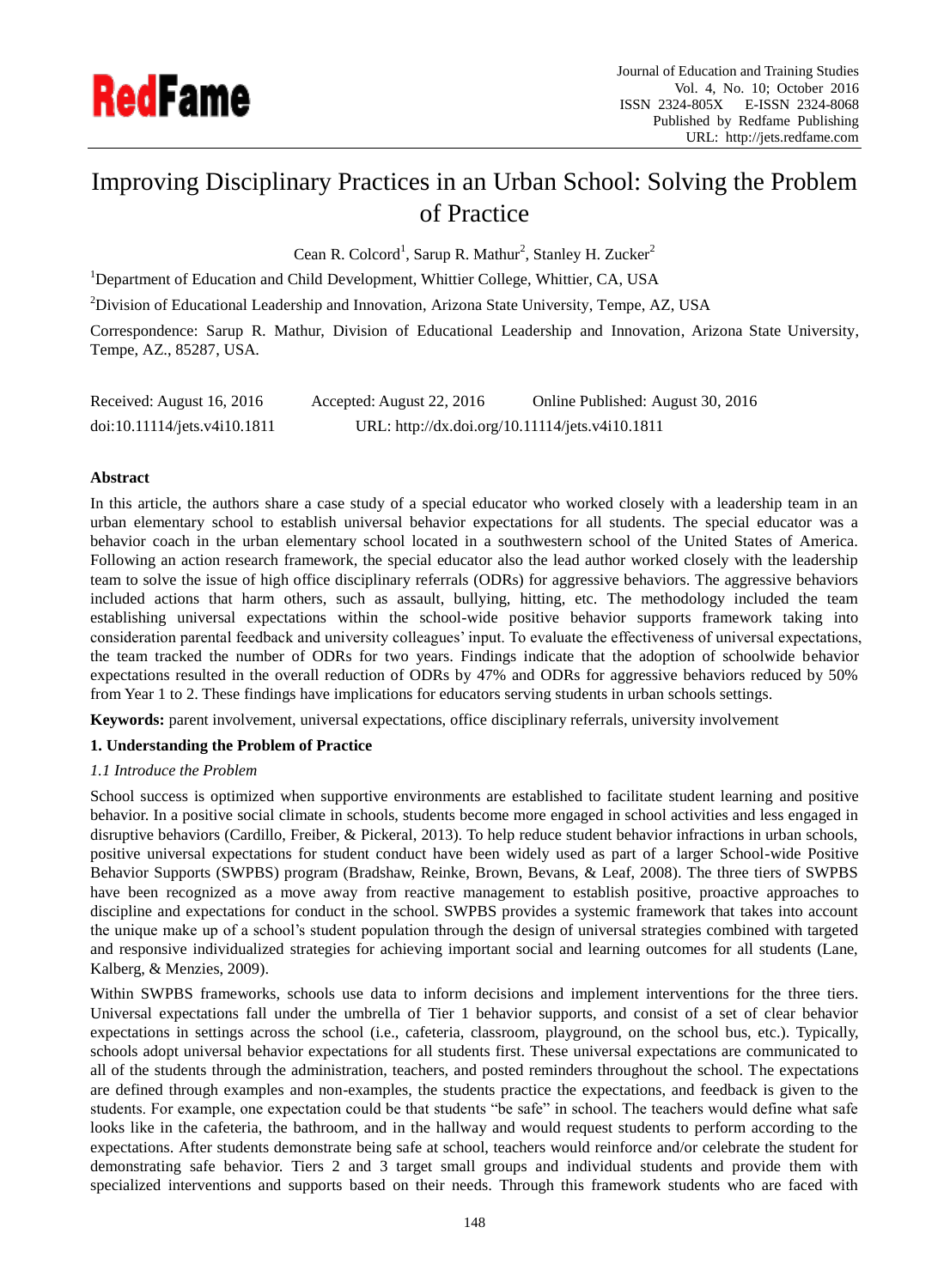behavioral challenges are likely to get effective interventions in a timely manner and all students experience the overall improvements in school climate leading to positive academic and social outcomes (McIntosh, Chard, Boland, & Horner, 2006; Nelson, Benner, Neill, & Stage, 2006)

## *1.2 Importance of the Problem*

Towards the end of the previous school year, the school leadership team met to plan and schedule improvements and professional development for the upcoming school year. The school's principal discussed student behavior by sharing student discipline data that showed high numbers of ODRs for aggressive behaviors such as assault, inappropriate language, hitting, bullying and non-aggressive behaviors that included theft, lying, property damage, etc. The behaviors referenced in the ODRs affected the school climate and exhausted important time and resources of the administration. The principal shared with the team that classroom teachers were using different sets of classroom rules and behavior management practices. For example, a second grade teacher's classroom rules were to follow directions, keep your hands, feet, and objects to yourself and work and play in a safe manner. However, another second grade teacher's rules were to be safe, be respectful, and to be responsible. The principal stressed the need for consistency in expectations and rules to streamline behavior management practices across grade levels and teachers.

The lead author, who was a special educator and behavior coach, took the responsibility of presenting an action plan to the leadership team. As a behavior coach, he was responsible for providing support and mentoring to teachers in behavior management. He shared the critical elements of SWPBS and research that supported the framework with the school leadership team. After seeing the presentation, the team considered the creation of universal (campus-wide) behavior expectations for all students, an important component of SWPBS (Sugai & Horner, 2006). The team identified six practices that were viewed important in the design and implementation of universal expectations: (a) using an action plan to solve the problem of practice; (b) involving the leadership team in creating and implementing universal expectations; (c) including parents in the creation of behavior expectations by recognizing different cultural practices, values, and ideas; (d) providing professional development; (e) teaching and reinforcing desired behaviors; and (f) accessing continuous advisement and guidance from university colleagues on the implementation and evaluation of SWPBS.

## **2. Method**

## *2.1 Participants*

The participating inner-city school was located in a southwestern state of the United States and served students from minority populations; 93% of students were from Spanish speaking families. Total enrollment was 784 students and 765 students for Years 1 and 2 respectively, and everyone was taught universal expectations. 77 (9%) of the 784 students during Year 1 and 69 (9%) of the 765 students during Year 2 of the implementation were identified as students with disabilities.

## *2.2 Procedure*

The procedure of implementation consisted of the following six best practices in the design and delivery of universal expectations.

## 2.2.1 Developing an Action Plan

After the principal of the school shared behavior data and office and discipline referrals, the lead author took the initiative, sought training in the essential components of SWPBS, and created an action plan aimed at adopting universal behavior expectations for the school. The action plan included a timeline towards implementing the behavior expectations. The plan also called for the leadership team to use the *Implementation Blueprint and Self-Assessment for Positive Behavioral Interventions and Supports* created by the Technical Assistance Center on Positive Behavior Interventions and Supports and the United States Department of Education, Office of Special Education Programs (Office of Special Education Programs Center on Positive Behavior Support, 2004). The action plan was presented to the school leadership two weeks before the start of school. The team reviewed the plan and voted in favor of the initiative.

## 2.2.2 Working Closely with Leadership

The lead author, who was a special educator, and behavior coach became an active participant in the leadership team. Due to constraints of time and funding, the leadership team decided to serve as the school's behavior analysis team. After the leadership team agreed to work together as the school's behavior analysis team, they began to develop a timeline to create the school's universal expectations (see Table 1).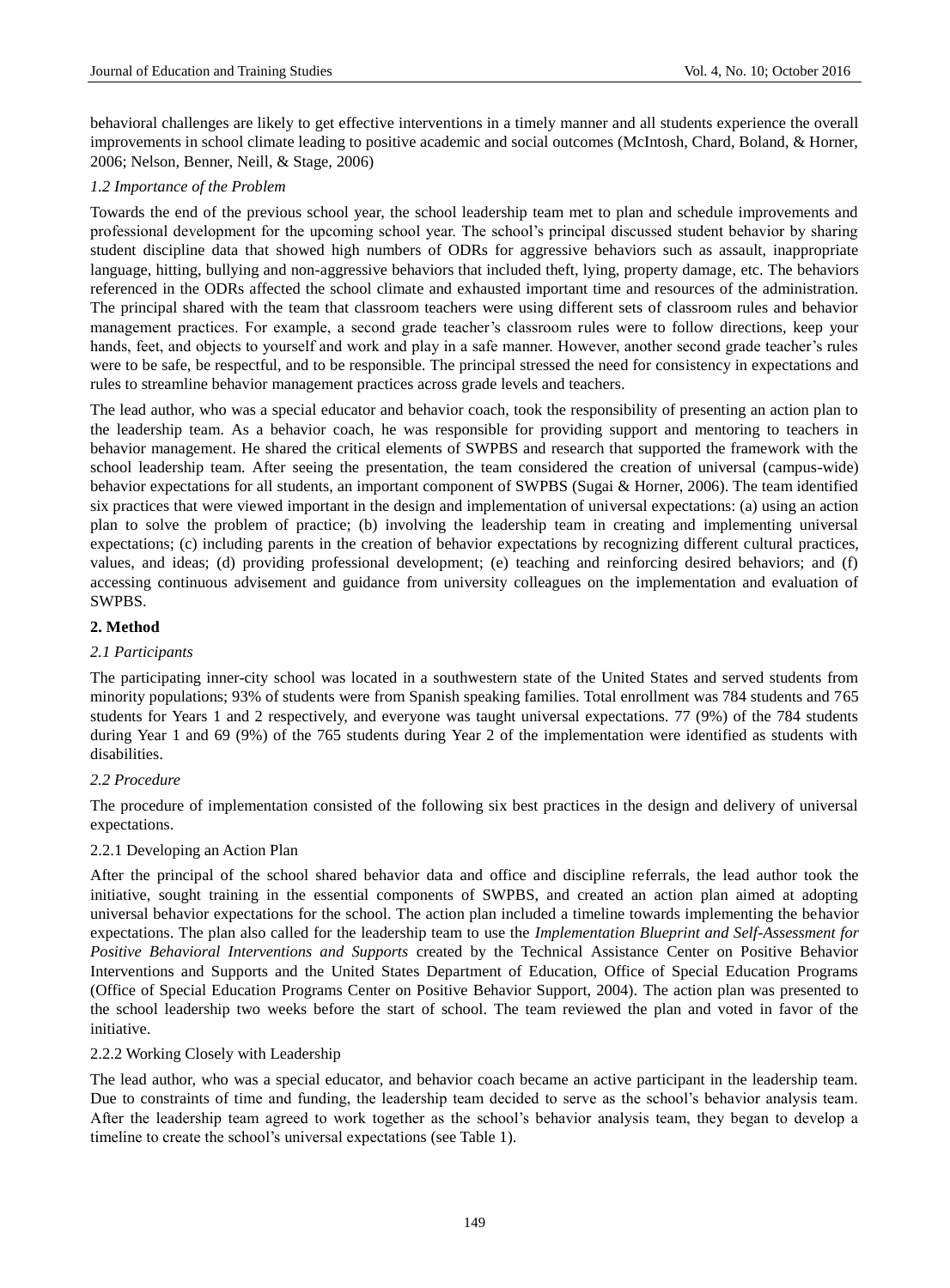| <b>Timeline</b> | <b>Tasks Accomplished</b>                                   |
|-----------------|-------------------------------------------------------------|
| Early Summer    | Created an action plan                                      |
| Early Summer    | Created a behavior team                                     |
| Late Summer     | Developed school expectations                               |
| Fall            | Conducted poster contest/rallies                            |
| Fall and Spring | Facilitated professional development seminars               |
|                 | Conducted fidelity checks on implementation                 |
|                 | Provided support to staff and faculty in parent involvement |
|                 | Communicated with university colleagues on a regular basis  |

Table 1. Timeline for Implementing Behavior Expectations

2.2.3 Including Parents

The team felt that it was important to include families in the creation of the school-wide expectations. The team recognized that each family might have different expectations for their children. Therefore, the team created a ballot (in Spanish and English) that included seven different expectations such as being safe, respectful, responsible, accountable, timely, honest, and positive with a blank space so parents could include an expectation that was not in the list but was important to them. Parents were instructed to indicate their expectations for their children or fill in an expectation that may not be presented.

Two weeks after the ballots were sent home, they were returned and counted, and the expectations with the highest number of votes were selected. The results of the ballot led to the identification of the expectations that would be used as the school's behavior expectations for all students. Students, parents, families, and the leadership team collaboratively selected the expectations and created a mnemonic that aligned with the school mascot, COBRAS: Caring, Organized, Be Honest, Respectful, Accountable, and Safe. Each of these expectations was further defined in the context of routines and settings.

To celebrate the school's collaboration with families and students during the creation of the universal expectations, the leadership team held a contest in which students across grade levels could design a poster with their families for a chance to win a new bicycle along with additional prizes. The poster contest created an opportunity for families to work together to define the expectations that would be used across the campus. Many of the posters were created in Spanish, which also promoted ownership and shared decision-making among parents and students. The posters submitted served as official school-wide expectation posters. They were placed in classrooms around the campus, in the cafeteria, on school buses, and in the front office. The entire leadership team, including the grade-level chairs and school administrator were invested in the changes to the school environment. The poster contest was developed as a means for promoting the school-wide expectations and took place in the first month of school. In that time, students and their families had turned in over 100 posters and four grade level rallies were scheduled. The leadership team created a grading rubric for the posters and shared it with parents, students, and teachers on campus, and was used to identify the winner of the contest.

During these rallies, the principal announced the poster contest winners and new school-wide expectations were presented to students and their families. Community members, such as local Lucha Libre wrestlers, whose wrestling history is closely intertwined with the history of Mexico, business owners, and political leaders also attended the rallies and spoke about the need for students to meet the behavior expectations. The grade level rallies were considered a huge morale booster for the entire school.

The second two rallies were held after school so that parents, governing board members, and special guests could attend. The office staff and teachers made phone calls informing families that a rally was being held to introduce and review the new school-wide behavior expectations. Food and drink were served at no cost. Over 100 parents attended the after school rallies, and many of the parents were excited to hear of the new school-wide expectations. The leadership team made copies of the new expectations in Spanish and English and created magnetic leaflets of the expectations created by the leadership team. These rallies allowed the parents to take the plan home and discuss and review the expectations with their children.

#### 2.2.4 Providing Professional Development

The leadership team determined to provide teachers with professional development seminars on the basic tenets of SWPBS, including how to use universal expectations, teach and reinforce appropriate student behavior in the classroom and around the campus, and when to write referrals. The seminars were scheduled to take place on once weekly after school. School personnel had to be explicitly taught how to teach students the expected behaviors. This included teaching teachers how to reinforce student behavior across various setting in and around the school campus. Teachers and paraprofessionals were trained to reinforce positive student behavior in classrooms, and identify when students were demonstrating desired behavior on school buses, in the cafeteria, while at recess, during fire drills, and in all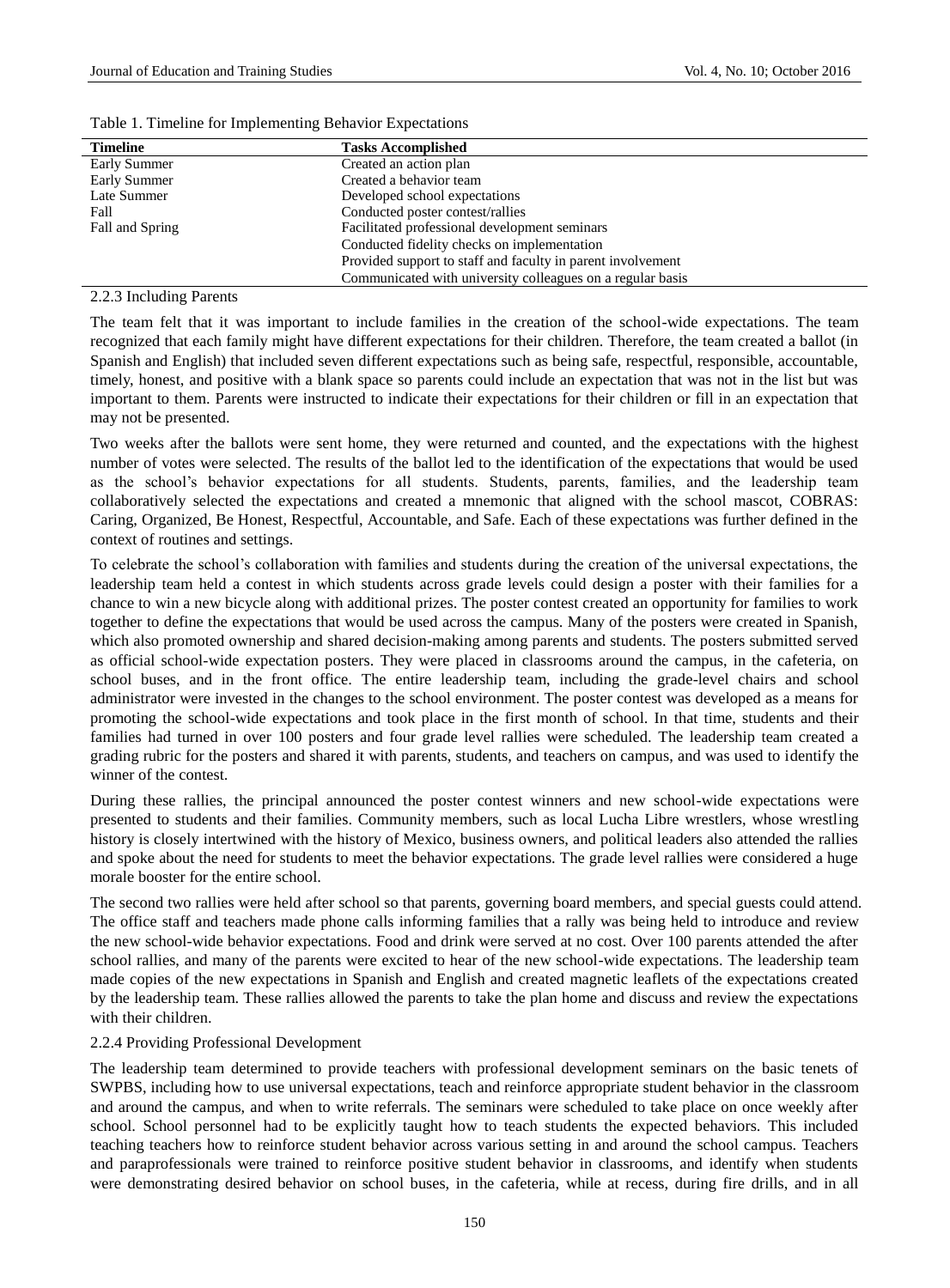settings across the school's campus. The school's principal agreed to pay teachers one hour beyond their contract pay to attend the seminars.

## 2.2.5 Teaching and Reinforcing Expectations

Taking the time to teach students each expectation and what each expectation looks like in different settings of the school was essential for the success of the SWPBS program with the students. During the school year, teachers and staff used the Teaching Matrix to teach and reinforce these expectations in various school settings and routines (see Table 2).

#### Table 2. Teaching Matrix

| School<br>Expectations<br>C.O.B.R.A.S. | Classroom                                                                                                       | Breezeway/<br><b>Common Areas</b>                                                                                      | Cafeteria                                                                                        | Bathrooms                                                                                                 | Playgrounds                                                                                                                                                                          |  |  |
|----------------------------------------|-----------------------------------------------------------------------------------------------------------------|------------------------------------------------------------------------------------------------------------------------|--------------------------------------------------------------------------------------------------|-----------------------------------------------------------------------------------------------------------|--------------------------------------------------------------------------------------------------------------------------------------------------------------------------------------|--|--|
| Caring                                 | Wait your turn, help<br>others, share and do<br>your part in your<br>team                                       | If someone needs<br>help, offer<br>assistance                                                                          | Eat only your<br>food, use an<br>inside voice, use<br>proper manners<br>help others if<br>needed | Report any graffiti<br>or vandalism to<br>your teacher                                                    | Help others if they need it,<br>be a problem solver, learn<br>new games and activities                                                                                               |  |  |
| Organized                              | Do your best on all<br>assignments and<br>assessments, take<br>notes, ask questions                             | Keep the line<br>straight, keep track<br>of your belongings                                                            | Keep the line<br>straight, wait<br>your turn, use<br>in-door voices                              | Be a good<br>example to other<br>students, leave the<br>room better than<br>you found it                  | Stop playing when the first<br>bell rings, take belongings<br>with you, take care of and<br>return any equipment you<br>have borrowed                                                |  |  |
| <b>Be Honest</b>                       | Ask for help if you<br>need it do your own<br>work, tell the truth                                              | Be considerate of<br>vours and others'<br>personal space                                                               | Keep your hands<br>and feet to<br>yourself and be<br>considerate to<br>others                    | Return to class<br>promptly and if<br>needed report<br>problems with the<br>facilities to your<br>teacher | Report broken equipment,<br>report bullying, tell the<br>truth                                                                                                                       |  |  |
| Respectful                             | Be on time, attend<br>class regularly,<br>respect peers<br>personal space,<br>follow routines and<br>procedures | Keep location neat,<br>keep to the right,<br>use appropriate<br>lang., monitor noise<br>level, allow others<br>to pass | Put trash in<br>trashcans, push in<br>your chair, be<br>courteous to all<br>staff and students   | Keep area clean,<br>put trash in cans.<br>be mindful of<br>others' personal<br>space, flush toilet        | Line up at first signal,<br>invite others who want to<br>join in, enter and exit<br>playground peacefully<br>share materials use polite<br>language                                  |  |  |
| Accountable                            | Do your share of the<br>work, do the best<br>you can, be proud of<br>what you achieve                           | Monitor to leave<br>enough time to get<br>to class                                                                     | Get your meal,<br>eat your meal,<br>and clean up after<br>yourself.                              | Use a bathroom or<br>hallway pass, sign<br>out on the sign<br>out sheet                                   | Walk in a straight line<br>when going to the<br>playground and line up<br>right away when recess if<br>over                                                                          |  |  |
| Safe                                   | Follow the teacher's<br>directions                                                                              | Walk on the<br>concrete sidewalk,<br>help others if<br>needed                                                          | Walk, maintain<br>your place in line,<br>maintain personal<br>boundaries                         | Walk to the<br>bathroom, and<br>wash your hands<br>after using the<br>bathrooms                           | Play safe, use equipment<br>for intended purpose,<br>wood chips are for the<br>ground, participate in<br>school approved games<br>only, stay in approved<br>areas, Keep body to self |  |  |

Students were taught what the expectation looked like within a routine and were provided examples and non-examples of rule-following within the routine. Teachers provided students with time to practice the new expectations across the school campus. Once a student demonstrated a new expectation, the student was immediately reinforced with specific verbal praise such as, "you have done an amazing job at being respectful!" Classroom teachers often modeled behavior expectations, and students were then encouraged to demonstrate these expectations in different settings throughout the school. If a student demonstrated respect to another person, the student's behavior was reinforced through positive phrase, or different types of tangible reinforcers, such as stickers or raffle tickets. Happy Grams were given to a student that demonstrated appropriate behaviors consistent with SWPBS expectations. Happy Grams were little notes that teachers used to write the student's name and specific behavior demonstrated by the student. Happy Grams had a white cover sheet and a yellow carbon copy. The students turned in their yellow carbon copy into the office drop box, which automatically included the student in the weekly raffle for prizes and recognition. The white copy went home with the student so that he or she could show it to his or her parents and celebrate the achievement at home.

#### 2.2.6 Seeking Continuous Advisement from Colleagues from University

Two university colleagues served as external coaches who were specialists with behavioral expertise who supported and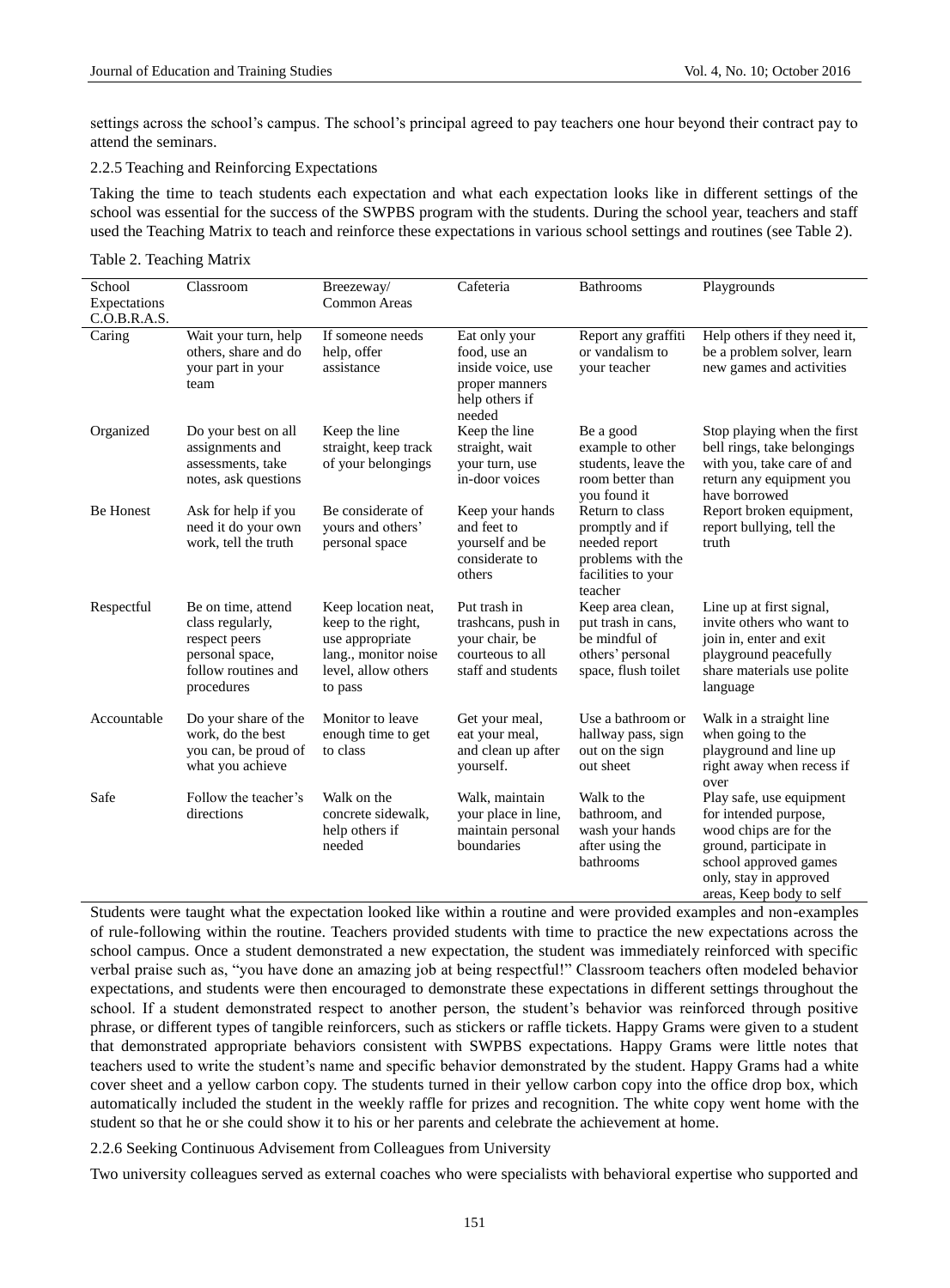guided the implementation process. These coaches were knowledgeable about effective instruction, behavior and classroom management strategies that motivate students, use of data analysis systems, and Applied Behavior Analysis methodology (Lewis, Barrett, Sugai, & Horner, 2010).

The school behavior analysis team worked closely with university coaches as they went through the list of ODRs and categorized them as aggressive and nonaggressive. Aggressive ODRs were viewed as verbal or nonverbal act that caused physical or psychological harm to a student, teacher, or staff member. Examples include assault, BB gun and/or knife possession, hitting, intimidation, physical and verbal sexual harassment, and provocation. Behaviors such as classroom disruption, defiance, disorderly conduct, inappropriate language, lying, noncompliance, policy violations, theft, and vandalism were identified as being nonaggressive.

In addition, the external coaches assisted the team in (a) identifying and examining the critical factors that underlie disciplinary issues, practices, and the school's traditions, (b) developing and implementing an action plan for reforming disciplinary practices to create a positive culture change (Kozleski & Huber, 2010, and (c) ensuring that SWPBS was implemented with consistency and integrity. The external coaches assisted the behavior coach, the lead author, in creating a checklist consisting of a self-reflection component for participating teachers (see Table 3).

#### Table 3. Teacher Reflections

### **DIRECTIONS**

Complete as much of the checklist as you can before the first day of each month. Once the checklist is complete, answer the reflection questions at the bottom and turn the checklist into the behavior coach. Thank you.

| <b>TEACHER REFLECTION OF KEY COMPONENTS OF UNIVERSAL BEHAVIOR EXPECTATIONS</b>                                           |                                                                                                                                                  |
|--------------------------------------------------------------------------------------------------------------------------|--------------------------------------------------------------------------------------------------------------------------------------------------|
| Teacher                                                                                                                  | Date:<br>Grade                                                                                                                                   |
| Name:                                                                                                                    | Level:                                                                                                                                           |
| <b>CLASSROOM ORGANIZATION</b>                                                                                            |                                                                                                                                                  |
| Arrange desks, tables, and chairs for easy accessibility                                                                 | Designate specific places for other classroom supplies                                                                                           |
| Post classroom expectations in two to three                                                                              | Designate specific places for student backpacks, jackets                                                                                         |
| different areas of the classroom                                                                                         | Decorate the classroom with student work                                                                                                         |
| $\Box$ Materials such as pencil sharpener, trash can, drinking $\Box$<br>fountain, student cubbies are easily accessible | Keep extra copies of important documents available such as parent/<br>teacher conferences, information on school rallies, fieldtrips, and office |
| Computer workstations are placed in an appropriate                                                                       | referrals                                                                                                                                        |
| location and won't distract students                                                                                     | Hang a copy of the campus map in the classroom and use during fire                                                                               |
| Color code folders for homework, make-up work,                                                                           | drills.                                                                                                                                          |
| incoming and out-going letters to parents<br><b>CLASSROOM INSTRUCTION</b>                                                | Maintain a behavior chart that documents positive student behaviors                                                                              |
| Teach classroom routines and procedures.                                                                                 | Teach students how to transition between classes or subjects                                                                                     |
| Teach students the two to three school wide behavior                                                                     | Maintain a rewards program for students who demonstrate behavior                                                                                 |
| expectations during the first two weeks of school and                                                                    | expectations (i.e., token economy)                                                                                                               |
| after every break (i.e., fall, winter, and spring break) and                                                             | Promote critical thinking                                                                                                                        |
| continue to teach the expectations on an as needed                                                                       | Use collaborative work groups                                                                                                                    |
| schedule                                                                                                                 | Progress monitor academic and behavior achievement and use data to                                                                               |
| Solutively reinforce students when they demonstrate                                                                      | identify student needs and baseline levels.                                                                                                      |
| behavior expectations                                                                                                    | Design evidence-based academic and/or behavior interventions as                                                                                  |
| Use the Premack Principle to create a daily class                                                                        | needed                                                                                                                                           |
| schedule then post the schedule using words and                                                                          |                                                                                                                                                  |
| pictures                                                                                                                 |                                                                                                                                                  |
| <b>PREDICTABILITY</b>                                                                                                    |                                                                                                                                                  |
| Continue to practice and teach your students the $\square$                                                               | Consistently use behavior reduction strategies (e.g., error coaction,                                                                            |
| classroom routines and procedures until they know                                                                        | differential reinforcement, response cost, and                                                                                                   |
| them by heart                                                                                                            | time out) to address in appropriate behavior                                                                                                     |
| Teach students how to act in the event of a fire drill,                                                                  | Follow the daily classroom schedule                                                                                                              |
| lock down, natural disaster                                                                                              | Pay close attention to time                                                                                                                      |
| □ Consistently respond to positive student behavior as                                                                   | Establish and maintain group, independent, and/or interdependent                                                                                 |
| well as undesired student behavior                                                                                       | contingencies                                                                                                                                    |
| $\Box$ Reinforce positive behavior right away                                                                            | Control the access to reinforcers                                                                                                                |
| <b>REFLECTION Q UESTIONS</b>                                                                                             |                                                                                                                                                  |
| Do I maximize structure, consistency, and predictability in my classroom?                                                | N <sub>0</sub><br>Yes                                                                                                                            |
| Have I posted the expectations in the classroom?                                                                         | Yes<br>No                                                                                                                                        |
| Do I review and/or teach the expectations to my students on a regular basis?                                             | Yes<br>No                                                                                                                                        |
| Do I make an effort to engage students in my instruction?                                                                | Yes<br>No                                                                                                                                        |
| Do I use a continuum of reinforcers (e.g., tangibles, token economy, behavior specific $\Box$                            | Yes<br>No                                                                                                                                        |
| praise) to promote appropriate desirable behaviors?                                                                      |                                                                                                                                                  |
| Do I use a continuum of behavior reduction strategies (e.g., error coaction, differential $\Box$ Yes                     | No                                                                                                                                               |
| reinforcement, response cost, and time-out) to address in appropriate behavior?                                          |                                                                                                                                                  |

The behavior coach collected the checklist from the participating teachers and paraprofessionals every month. Teachers and staff were encouraged to periodically reflect upon their classroom organization and instructional skills. They were encouraged to be consistent in implementing the universal expectations. The checklist assisted in identifying areas of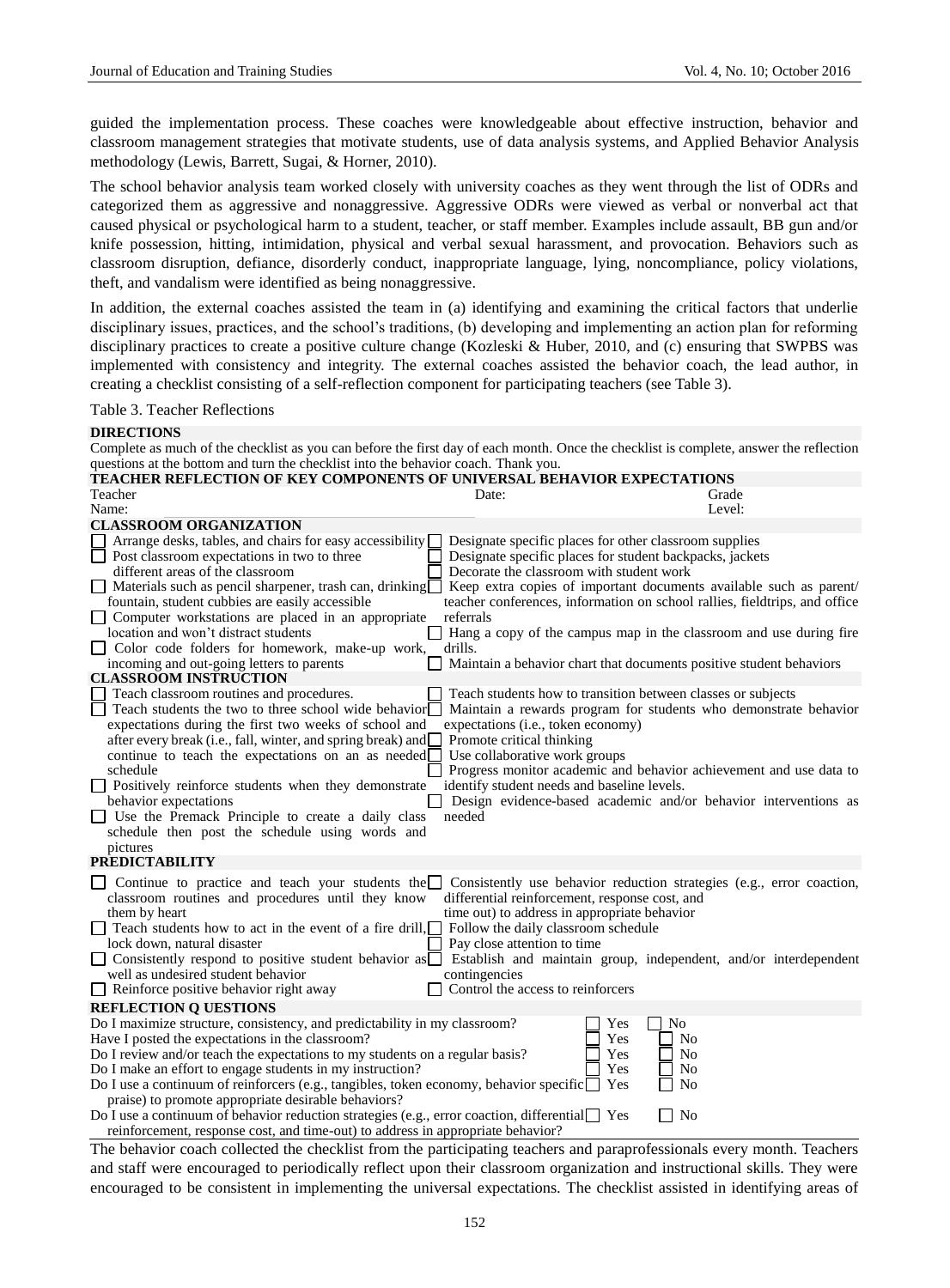additional supports for the teachers and paraprofessionals. The behavior coach also offered one on one assistance to the participants in behavior management practices, if they so desired.

The process of implementation continued for two years. At the end of each of the two school years, the leadership team met to review the results of adopting universal expectations. The ODRs were compared from Year 1 to Year 2.

#### **3. Results**

An initial analysis of data collected at the end of the second year showed a significant decline in the number of ODRs (see Table 4).

| Year 1            |          |   |    |    | 4  |          | Total | Year 2            |                             |   |    |    |    |    | Total |
|-------------------|----------|---|----|----|----|----------|-------|-------------------|-----------------------------|---|----|----|----|----|-------|
| Student           |          |   |    |    |    |          |       | Student           |                             |   |    |    |    |    |       |
| <b>Behaviors</b>  |          |   |    |    |    |          |       | <b>Behaviors</b>  |                             |   |    |    |    |    |       |
| Aggressive        | $\theta$ |   | 32 | 24 | 21 | 8        | 88    | Aggressive        |                             |   | 14 |    | 13 | 6  | 44    |
| behaviors         |          |   |    |    |    |          |       | behaviors         |                             |   |    |    |    |    |       |
| Non-aggres        |          |   |    |    |    |          |       | Non-aggres        |                             |   |    |    |    |    |       |
| sive              |          |   | 21 | 9  | 10 |          | 54    | sive              | $\mathcal{D}_{\mathcal{A}}$ |   | 6  | 12 | 4  | 6  | 31    |
| behaviors         |          |   |    |    |    | ↑        |       | behaviors         |                             |   |    |    |    |    |       |
| <b>Total ODRs</b> |          | 4 | 53 | 33 | 31 |          | 142   | <b>Total ODRs</b> | 3                           | 6 | 20 |    |    | 12 | 75    |
|                   |          |   |    |    |    | $\theta$ |       |                   |                             |   |    |    |    |    |       |

Table 4. Years 1 and 2 ODRs by Grades

ODRs for aggressive behaviors reduced by 50% from 88 in Year 1 to 44 in Year 2. ODRs for aggressive behaviors were for assault, BB gun and/or knife possession, hitting, intimidation, physical and verbal sexual harassment, and provocation. ODRs for nonaggressive behaviors reduced by 57% from 54 in Year 1 to 31 in Year 2. The nonaggressive behaviors included classroom disruption, defiance, disorderly conduct, inappropriate language, lying, noncompliance, policy violations, theft, and vandalism. The overall rate of ODRs per student decreased from 18% in Year 1 to 9% in Year 2. By the end of Year 1, 10% students enrolled were involved in receiving ODRs indicating 90% students responded to Tier 1 expectations. By the end of the second year of implementation, only 6% students enrolled in the school were involved in receiving ODRs suggesting 94% students responded to Tier 1 expectations. The team determined that the adoption of school behavior expectations effectively reduced ODRs by 47%, from 142 to 75 in two years. Another finding was that students with disabilities were receiving ODRs at a much higher rate than students without disabilities (see Table 5).

Table 5. Number of ODRs Years 1 and 2 for Students with and without Disabilities

| Year 1                                             |                                                                             |                                                                         | Total | Year 2                                          |                                                                          |                                                                                  | Total |
|----------------------------------------------------|-----------------------------------------------------------------------------|-------------------------------------------------------------------------|-------|-------------------------------------------------|--------------------------------------------------------------------------|----------------------------------------------------------------------------------|-------|
| Student<br>behaviors                               | of<br>Number<br><b>ODRs</b><br>from<br>Students with<br><b>Disabilities</b> | Number<br>of<br>ODRs from<br><b>Students</b><br>without<br>disabilities |       | Student<br>behaviors                            | Number of<br>ODRs from<br><b>Students</b><br>with<br><b>Disabilities</b> | Number of<br>ODR <sub>s</sub> from<br><b>Students</b><br>without<br>disabilities |       |
| ODRs for<br>aggressive<br>behaviors<br>ODRs for    | 31                                                                          | 57                                                                      | 88    | ODRs for<br>aggressive<br>behaviors<br>ODRs for | 29                                                                       | 15                                                                               | 44    |
| non-<br>aggressive<br>behaviors                    | 29                                                                          | 25                                                                      | 54    | non-<br>aggressive<br>behaviors                 | 19                                                                       | 12                                                                               | 31    |
| Total<br><b>ODRs</b>                               | 60                                                                          | 82                                                                      | 142   | Total<br><b>ODRs</b>                            | 48                                                                       | 27                                                                               | 75    |
| Total<br>Number of<br><b>Students</b><br>in School | 77                                                                          | 707                                                                     | 784   | Total<br>Number of<br>Students in<br>School     | 69                                                                       | 696                                                                              | 765   |

There was a decrease in the overall rate of ODRs from 78% to 70% for students with disabilities from Year 1 (60 ODRs for 77 students with disabilities) to Year 2 (48 ODRs for 69 students with disabilities). 60 of the 142 ODRs in Year 1 and 48 of the 75 ODRs in Year 2 were from students with disabilities indicating the need for more targeted and personalized supports. Based on this finding, the school began to plan for more targeted interventions for students with disabilities in need of more intensive Tier 2 interventions, such as social skills training and check-in/check-out. The effect of the SWPBS resulted in a decrease in the number of suspensions from 76 (10%) during the first year to 24 (3%) during the second year.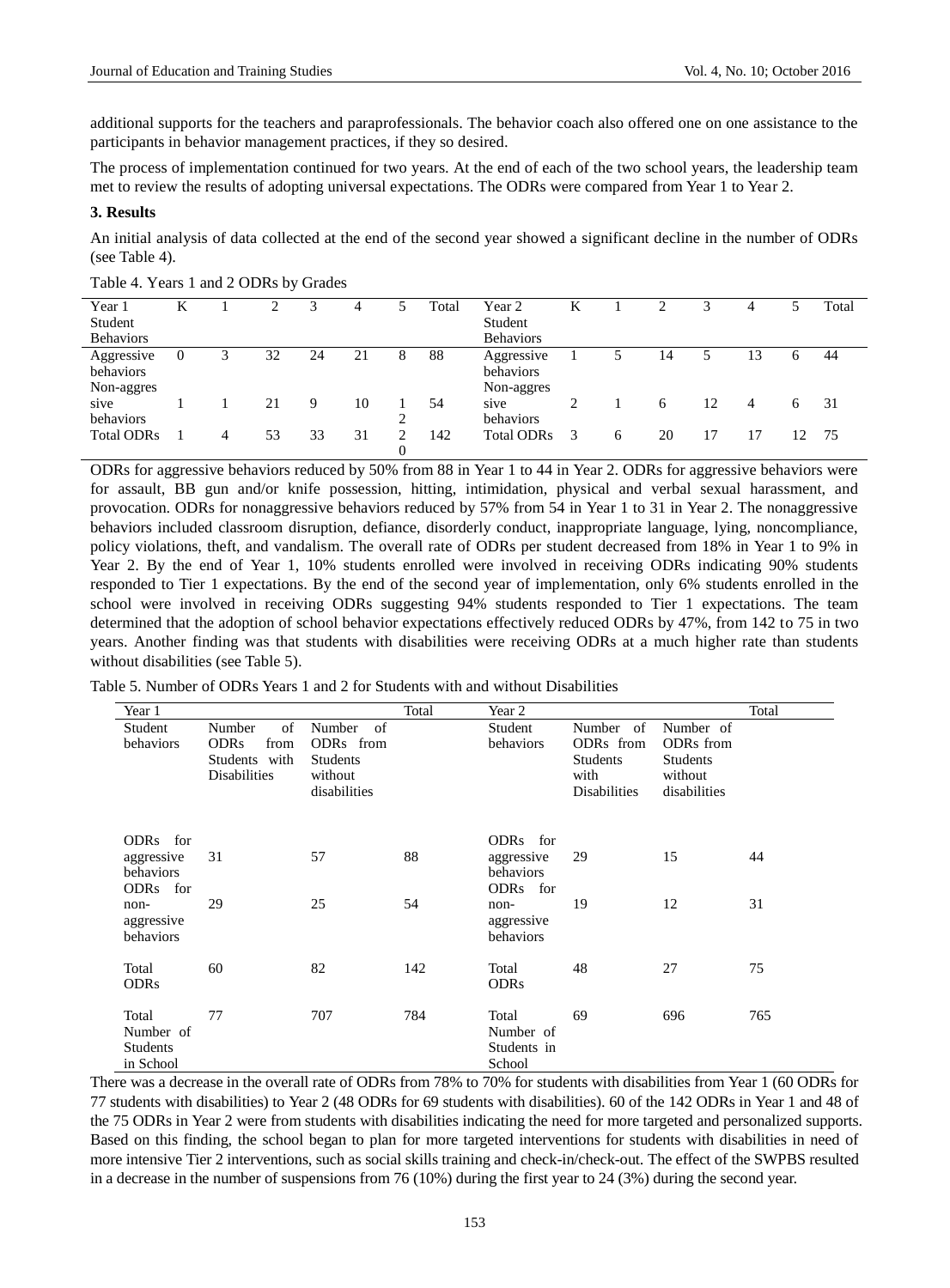#### **4. Discussion**

This action research took place in an urban elementary school that had high levels of disruptive and aggressive student behavior. The lead author was a graduate student working with professors and colleagues who had extensive knowledge and experience in the areas of urban schools, responsive practice, behavior, and multi-tiered systems of supports who guided him through the process of implementation of SWPBS. Through this exposure to SWPBS, he was motivated by concern for his students that were engaged in aggression towards other students and disrespectful behavior towards administration. Finally, the inclusion of parents, guardians, and students in the selection and adoption of behavior expectations deconstructed barriers that may have created opportunity gaps for some students. Family support was viewed as an integral part of SWPBS. Regular meetings, rallies, and informal opportunities of communication with parents and family members assisted in developing positive relationship with families. Several changes in disciplinary practices were implemented in the first two years of the study. Teachers went from creating their own sets of classroom rules during the first year to adopting and teaching school-wide behavior expectations. Teacher posted positively stated behavior expectations in classrooms and throughout the school. They taught the students the expectations and reviewed them periodically. Teachers and staff were also trained to use positive reinforcement, and practiced reinforcing student behavior when an expectation was demonstrated. Finally, teachers and staff contacted parents on a more consistent basis to share positive information about their son or daughter's adherence to expectations. Furthermore, by including parents and students in establishing expectations, the relationship between the school and the community was strengthened, and the voices and opinions of students and their families were valued. The lead author's motivation and dedication and his personal investment in the implementation process assisted in accomplishing disciplinary changes in the school. As a behavior coach, he was also providing support to teachers and staff members needing additional assistance. With the assistance of members in the leadership team and university colleagues, by using observation protocols and assessments, he ensured that faculty and staff were implementing the school expectations with integrity. The intent of this case study was to describe the program that was implemented in an urban school and to demonstrate how a special educator could work with the leadership team and implement the program. Additional research is needed to investigate student outcomes associated with change in climate using more sophisticated statistical techniques.

#### **5. Conclusion**

The implementation of universal expectations resulted in reducing the number of ODRs in an urban school that was serving students primarily from minority populations. This case study highlighted the need for developing more targeted and personalized interventions for students with disabilities (Banks et al., 2005). The leadership team was responsive to the need and implemented social skills training and check-in/check-out programs for students who were at-risk for behavioral challenges. The school continues to use the SWPBS framework incorporating parents in the process to allow for success as a school, and individual progress for each student. Although the findings of this case study are unique to the school, they are beneficial for educators who would like to implement universal expectations in their schools.

#### **References**

- Banks, J., Cochran-Smith, M., Moll, L., Richert, A., Zeichner, K., LePage, P., & McDonald, M. (2005). Teaching diverse learners. In L. Darling-Hammond & J. Bransford (Eds.), *Preparing teachers for a changing world* (pp. 232-274). San Francisco, CA: Jossey-Bass.
- Bradshaw, C. P., Reinke, W. M., Brown, L. D., Bevans, K. B., & Leaf, P. J. (2008). Implementation of School-Wide Positive Behavioral Interventions and Supports (PBIS) in elementary schools: Observations from a randomized trial. *Education & Treatment of Children, 31*, 1–26.<http://dx.doi.org/10.1353/etc.0.0025>
- Cardillo, R., Freiberg, J., & Pickeral, T. (2013). *School climate and engaging students in the early grades.* A School Climate Practice Brief, Number 2, New York, NY: National School Climate Center.
- Kozleski, E. B., & Huber, J. J. (2010). Systemic change for RTI: Embedding change within a critical framework. *Theory into Practice, 49*, 258-264.<http://dx.doi.org/10.1080/00405841.2010.510696>
- Lane, K. L., Kalberg, J. R., & Menzies, H. M. (2009). *Developing school-wide programs to prevent and manage problem behaviors: A step-by-step approach*. New York: Guilford Press.
- Lewis, T. J., Barrett, S., Sugai, G., & Horner, R. H. (2010). *Blueprint for school-wide positive behavior support training and professional development*. Eugene, OR.
- McIntosh, K., Chard, D. J., Boland, J. B., & Horner, R. H. (2006). Demonstration of combined efforts in school-wide academic and behavioral systems and incidence of reading and behavior challenges in early elementary grades. *Journal of Positive Behavioral Interventions, 8,* 146-154.<http://dx.doi.org/10.1177/10983007060080030301>
- Nelson, J. R., Benner, G. J., Neill, S., & Stage, S. A. (2006). Interrelationships among language skills, externalizing